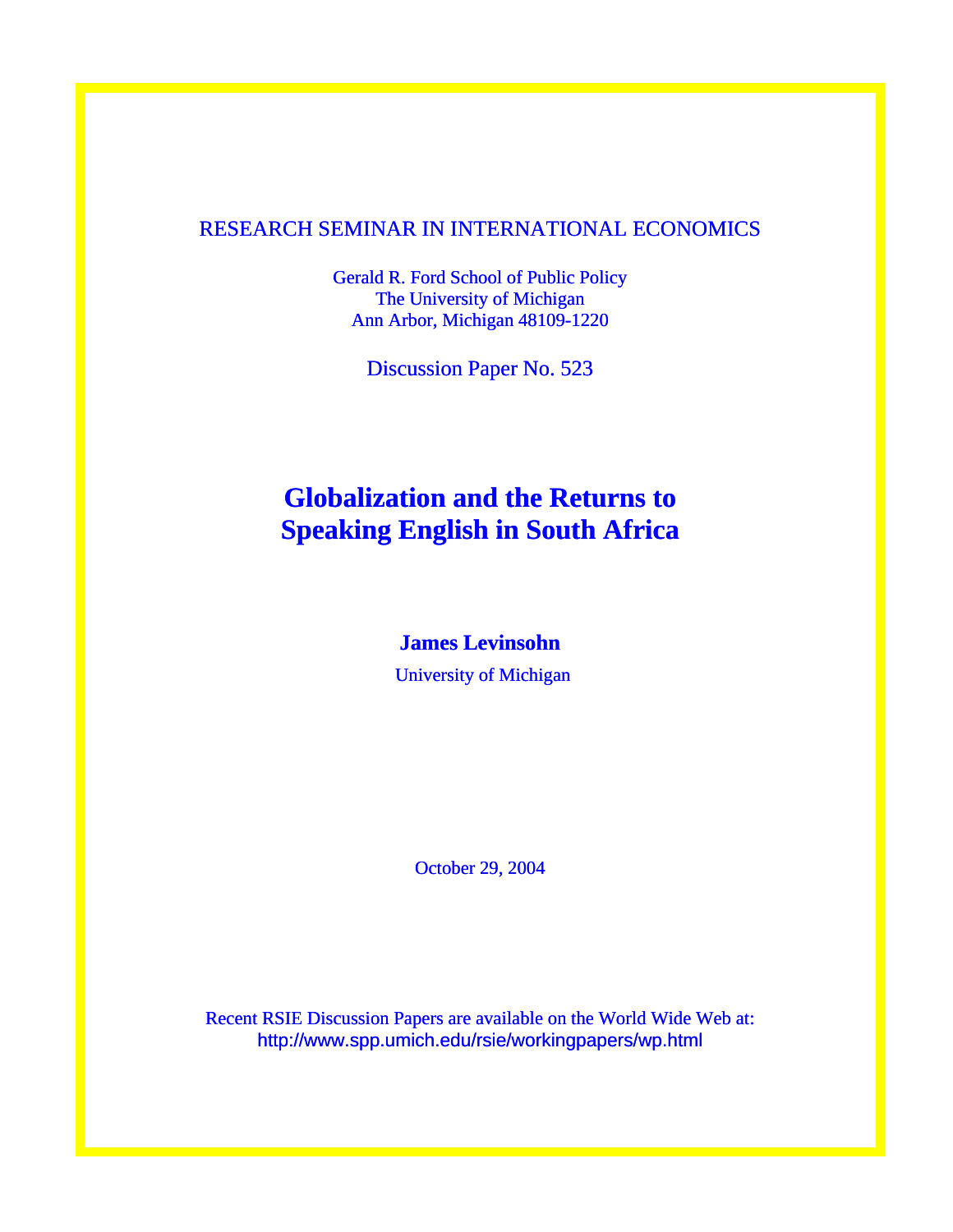## Globalization and the Returns to Speaking English in South Africa

by

James Levinsohn

University of Michigan National Bureau of Economic Research

Current version: October 29, 2004

Abstract. This paper takes a novel approach to trying to disentangle the impact of globalization on wages by focusing on how the return to speaking English, the international language of commerce, changed as South Africa re-integrated with the global economy after 1993. The paper finds that the return to speaking English increased overall and that within racial groups the return increased primarily for Whites but not for Blacks.

Address. Levinsohn: Ford School of Public Policy, University of Michigan, Ann Arbor, MI 48109; JamesL@umich.edu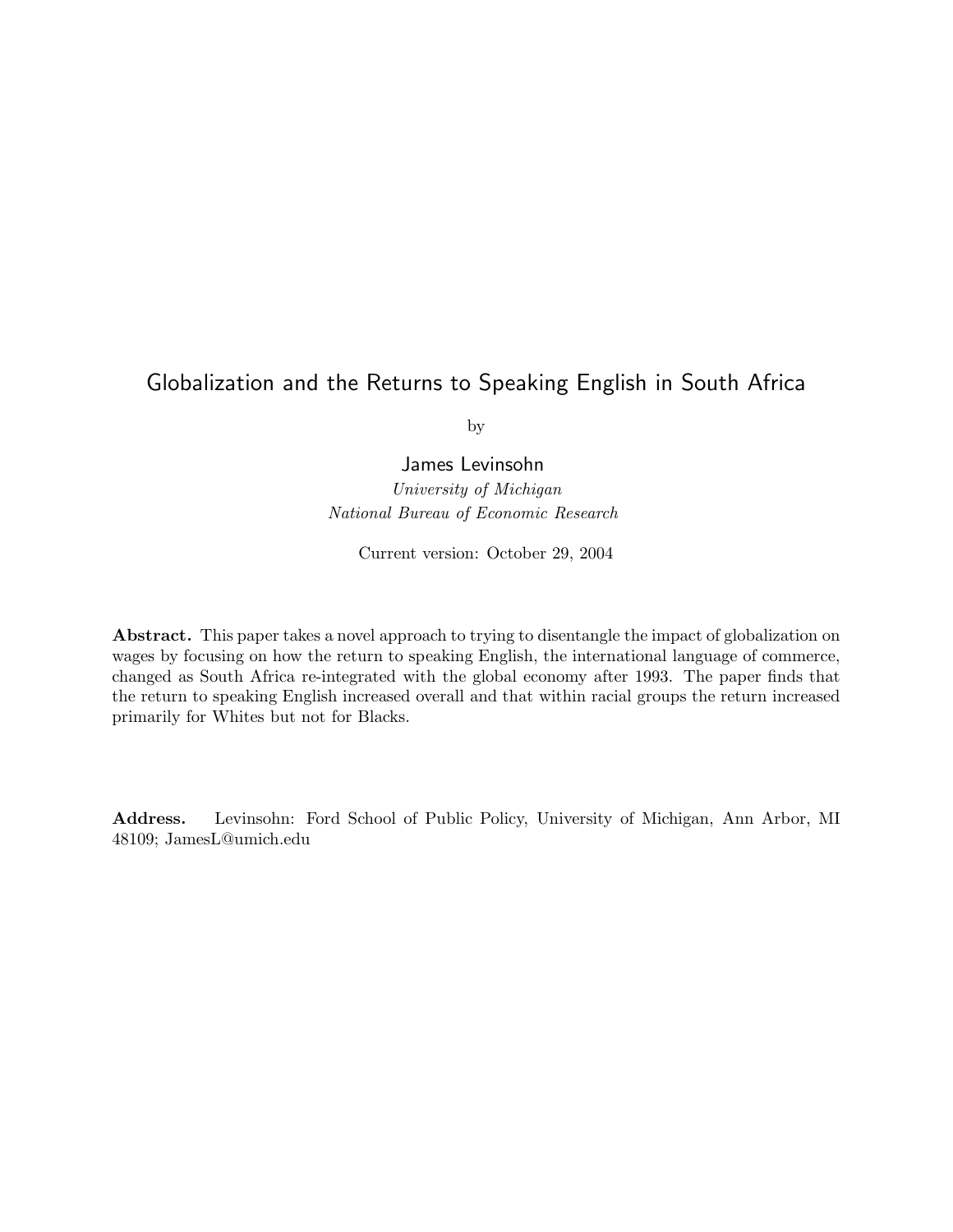Globalization and the Returns to Speaking English in South Africa

James Levinsohn University of Michigan National Bureau of Economic Research

#### 1. Introduction.

The literature on globalization and wages is, by the standards of economics, huge. It is a literature that compensates for its volume by offering precious little in the way of convincing results. This is not (usually) the fault of the researchers. Rather, it is just very difficult to identify the role of international trade and/or investment on wages relative to the multitude of other factors that influence wages (and which frequently occur simultaneously with globalization.) This has led researchers to debate, for example, whether trade explains a growing wage gap between high wage and low wage earners or whether the real determinant of increasing wage disparity is coincident skillbiased technical change. Yet others (correctly) claim that even this dichotomy is a false one since international trade and investment and skill-biased technical change are themselves co-determined.

With this cacophony as background, this paper steps back and experiments with a very different approach to investigating the impact of globalization on wages. Noting the special circumstances around South Africa's emergence from the Apartheid era (and the relatively closed economy that accompanied the Apartheid era), this paper asks whether the return to speaking English (measured in a narrow way) increased as the South African economy embarked upon its integration with the rest of the industrialized world.

There is a certain logic to trying to measure the impact of globalization on wages in this manner. Following the advent of democracy in South Africa in 1994, there were several huge changes in the economy, many of which might be expected to change wages. One, but only one, of these changes was South Africa's re-integration with the global economy. Others included legislated changes in the labor market (with an emphasis on affirmative action) and the outbreak of the HIV/AIDS pandemic. Decomposing the changes in South African wages into those fractions due to increased disease, the dismantling of Apartheid and ensuing affirmative action, changes in technology during the 1990's, and increased integration into the global economy is a Herculean (or outright impossible)

I would like to thank without implicating Raquel Fernandez, Ann Harrison, Mark Rosenzweig, and Duncan Thomas as well as participants at the NBER's conference on globalization and poverty. Thanks to Nzinga Broussard for research assistance.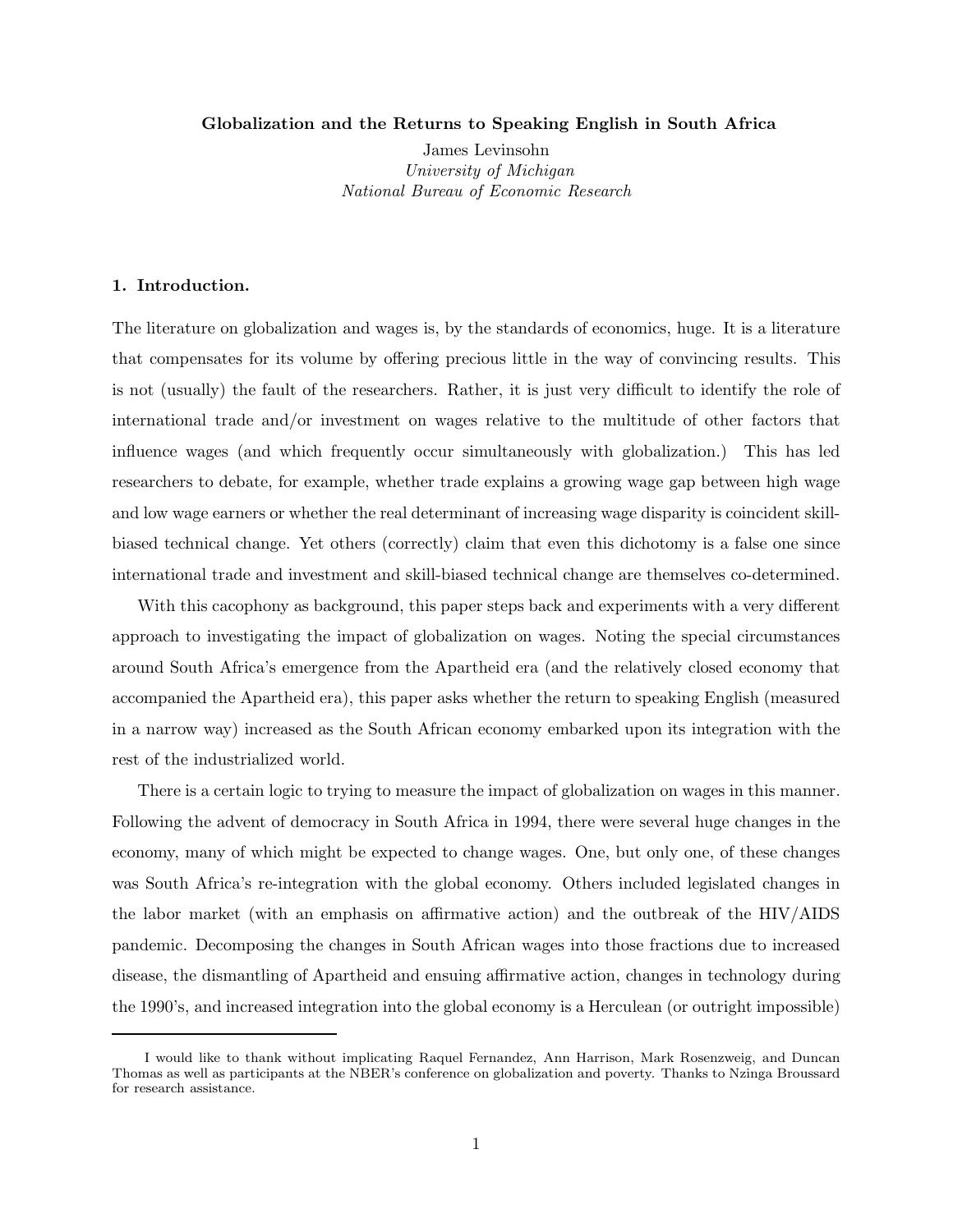task. Measuring changes in the return to speaking English is a simple task and I argue below that it is one that at least stands a chance of shedding light on the impact of globalization on wages in South Africa.

The underlying idea is that as South Africa re-integrated with the rest of the world, the return to speaking an international language of commerce might plausibly increase. In South Africa, English is that language. (The other widely spoken languages such as Zulu and Afrikaans are not used much in international commerce.) It is less obvious why some of the other changes concurrent with the fall of Apartheid should change the return to speaking English. It is, for example, unclear why AIDS should have much of an impact on the returns to speaking English (although it almost surely impacts wages.)<sup>1</sup> Nor is it clear why the sort of skill-biased technological change that occurred world-wide in the 1990s ought to impact returns to speaking English. Skill-biased technical change probably changes the returns to different levels of education but, conditional on education, it is hard to see why this sort of technical change would elevate the returns to speaking English. It is easier to suspect that affirmative action might impact the return to speaking English. This is a confounding influence that is explicitly discussed when presenting econometric specification and when interpreting results.

When substantial parts of the world did not openly trade with or invest in South Africa, there was still a return to speaking English. South Africa, after all, was not Albania. There remained some international trade, the mining industry produced traded goods, and there was some, albeit minimal, international investment in South Africa. Each of these might support a return to speaking English. Furthermore, speaking English was probably coincident with other factors that impacted wages given South Africa's history (see The Boer War.) For these reasons, this paper focuses whether that return to speaking English *changed*. Of course, if there is no return to speaking English in the first place, searching for changes in that return is not especially informative.

This approach to investigating the impact of globalization on wages is intended as a complement to the way economists usually address this question. My aims are pretty modest. This approach will not offer the definitive word on the impact of globalization on wages in post-Apartheid South Africa. Put another way, hard to imagine evidence on language as being dispositive. Nonetheless, when the cultural situation is appropriate, this approach might usefully add to the trade and wages debate (a.k.a. "cacophony."). Furthermore, this approach uses the sort of survey data that has for the most part been ignored in the trade and wages literature.

<sup>1</sup> One can of course concoct stories, some of them plausible, but few involve as direct a link between global integration and wages as that associated with the returns to speaking English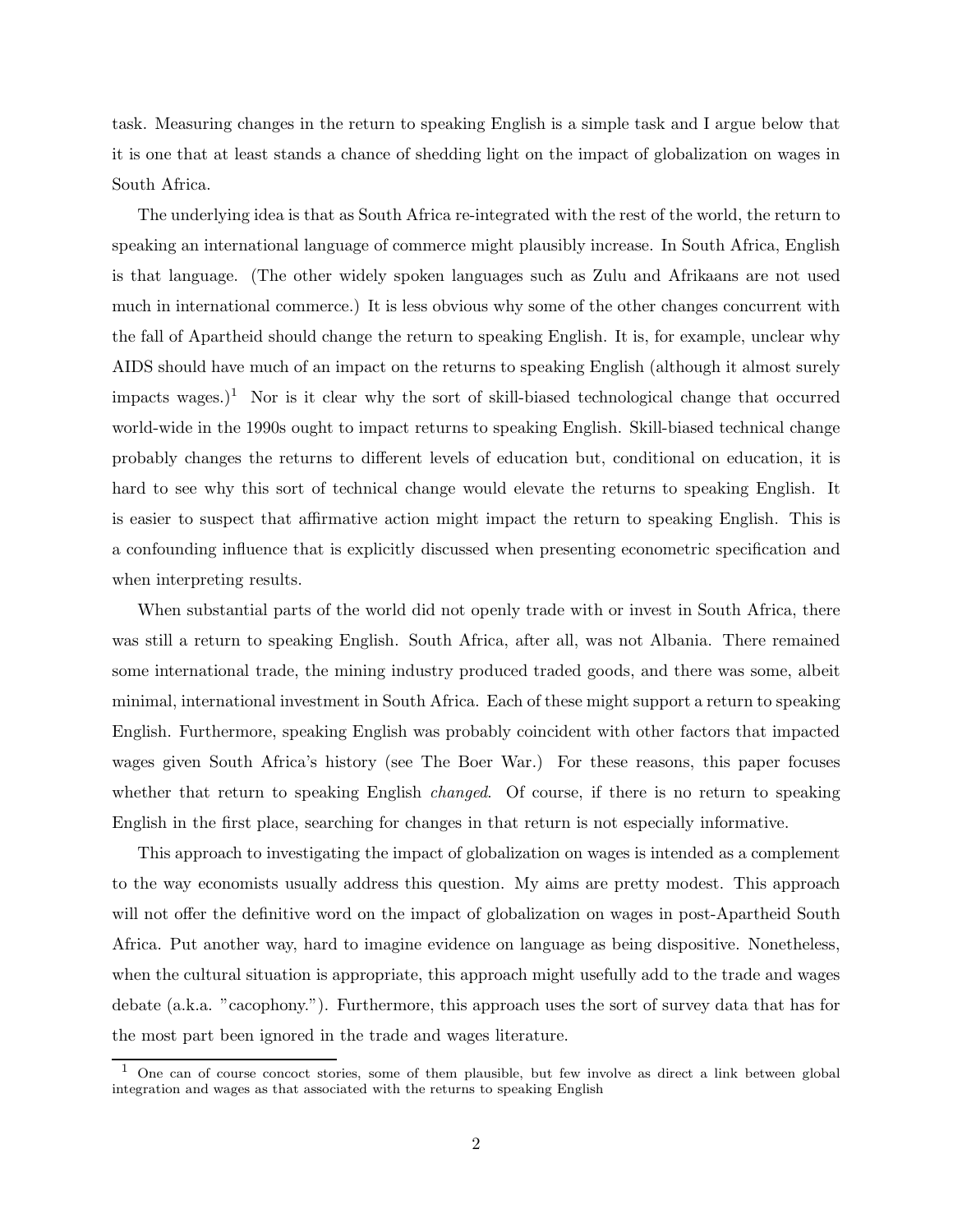This paper is not the first to examine economic implications of speaking English. One paper even does so in the context of considering globalization. Munshi and Rosenzweig (2003) use Indian data to show that lower caste families are increasingly sending their female children to English schools and this has encouraging implications for occupational outcomes. Most of the literature on the returns to speaking English uses U.S. data and focuses on the role of language on immigrant earnings. See, for example, Bleakley (2003), Bleakley and Chin (2004), and the literature cited therein. A paper in this vein using U.K. data is Shields and Price (2002).

The paper proceeds in Section 2 by first describing some of the changes in openness in South Africa since the fall of Apartheid. Section 3 introduces the data that are used and provides some descriptive statistics. Section 4 estimates changes in the return to speaking English, while Section 5 concludes.

#### 2. Background

In 1993, the first year of my data, South Africa was preparing for its first nationally representative election in decades. It was clear to all that a new government would be taking power in 1994. There was, though, considerable uncertainty regarding just what economic policies would be pursued by President Nelson Mandela. There were competing pressures to assure the international financial community of continued stability on the one hand, and to dramatically improve the lot of those who had for decades been excluded under the policies of the previous governments (and who were principally responsible for electing the new government) on the other hand.

South Africa quickly implemented a policy of macroeconomic stabilization to reassure the international financial community. Called GEAR for Growth, Employment, and Redistribution, the policy seemed to contribute to stabilization of key macro indicators such as inflation, real interest rates, and the budget deficit. It is less obvious that the policy enhanced growth, employment, and redistribution, but this of course depends on the counter-factual. Each component of the GEAR moniker might have been that much worse in the absence of the policy.

Encouraged by the sober fiscal policies of GEAR, companies from around the world that had hesitated before investing substantially in South Africa began to get off the sidelines. Foreign direct investment skyrocketed. Table 1 presents data for foreign direct investment in millions of Rand.

The data in Table 1 show that annual FDI inflows went from only 33 million Rand to over 1.3 billion as soon as the new government was ensconced and proceeded to increase to over 6 billion Rand by 2000. The huge inflow for the first half of 2001 is not typical and represents the one-off purchase of De Beers by the London-listed Anglo American Corporation. Even excluding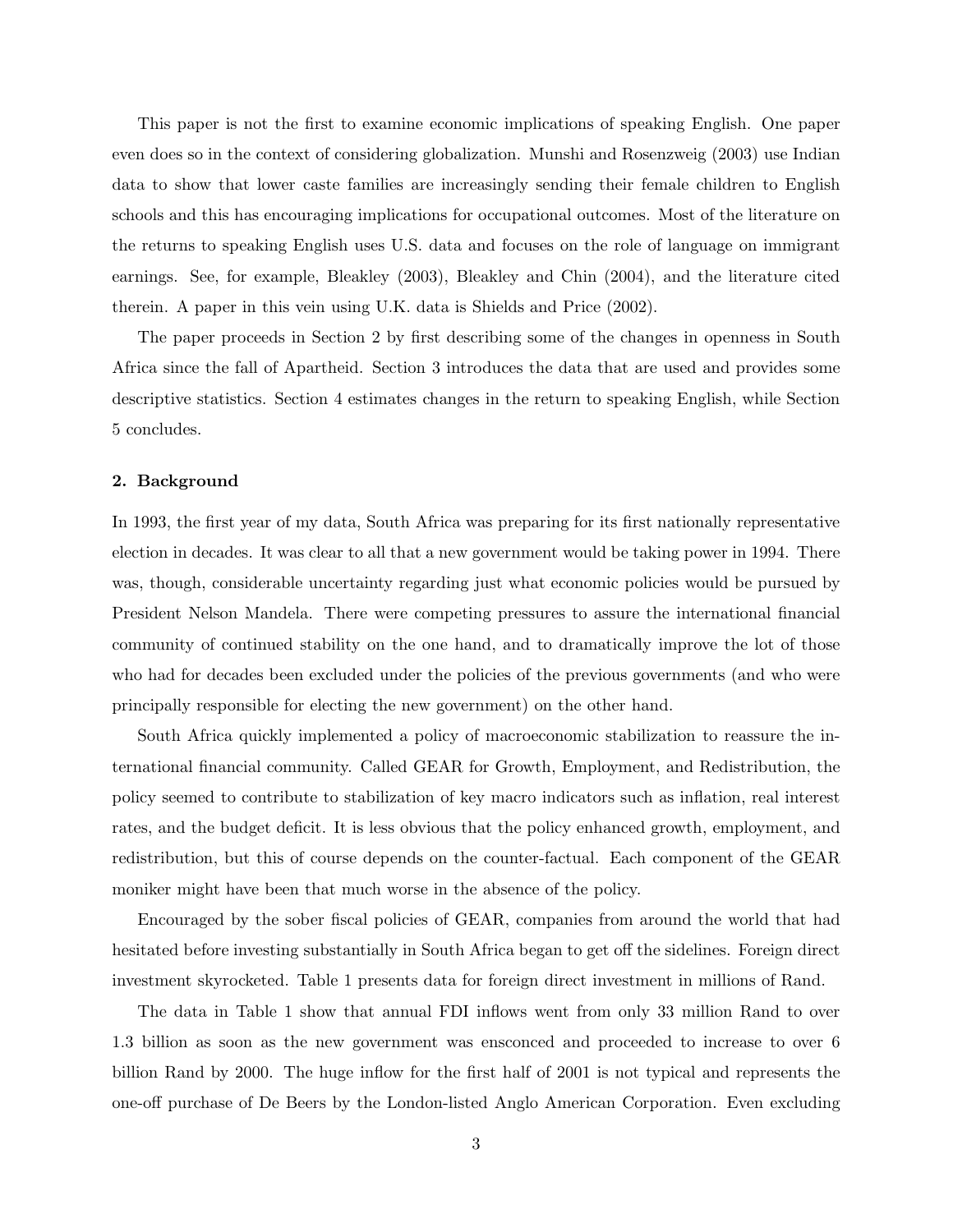that transaction, 2001 showed continued healthy increases in FDI inflows. According to the South African Reserve Bank, FDI was split pretty evenly between mining, manufacturing, and the financial sector.

South Africa also joined the WTO on January 1, 1995. Tariffs, never that high anyway, fell into the single digit range. The largest barrier to trade during the Apartheid era, though, was never tariffs. Rather, it was the willingness of the rest of the world to trade with South Africa. Under the new government, South Africa entered into regional free trading agreements with the European Union and with the Southern African Development Community. Trade, as a percentage of GDP, increased substantially. Table 2 presents these figures. From 1991 to 1993, a period during which it became pretty clear that Apartheid was going to be replaced with a representative democracy, trade to GDP was pretty flat. It was with the new government in 1994 that trade as a fraction of GDP started to really increase. By 2000, the last year of my survey data, trade to GDP had risen almost 50 percent from .424 to .611. The ratio continued to rise and was .704 in 2002. By almost any standard, these are meteoric increases. Mirrored by the even greater increases in foreign direct investment, there is little doubt that the South African economy "globalized." South Africa clearly became more integrated with the global economy after 1993. I turn now to the question of whether the return to speaking English increased over the course of this period.

#### 3. Data

This study uses data drawn from three South African household surveys-one from 1993 and two from 2000. The 1993 data are from the LSMS household survey conducted by The World Bank. This survey included about 44,000 individuals comprising just over 8800 households.<sup>2</sup> The version of the data often used by researchers contains about 300 variables.<sup>3</sup> Information on language and income are key variables for the study at hand. The data on language are not ideal due to the way that the survey instrument was worded. In particular, language is a household-level variable and the head of the household was asked to identify the "main language spoken at home."The fact that language is a household-level variable is not of particular concern, since the language spoken at home typically does not vary within the household. The fact that there is no information on whether a person could speak English instead of whether it is the main language spoken at home is

<sup>&</sup>lt;sup>2</sup> A cleaned and ready-to-use version of the data set, along with a primer to analyzing household survey data in STATA and the survey instruments are available at http://saproject.psc.isr.umich.edu/.

 $3$  The original data set includes over 2000 variables although many of these are essentially individual-level variables that are easily aggregated. Researchers who have used this data include Case and Deaton (1998), Thomas (1996), and Duflo (2000) among others.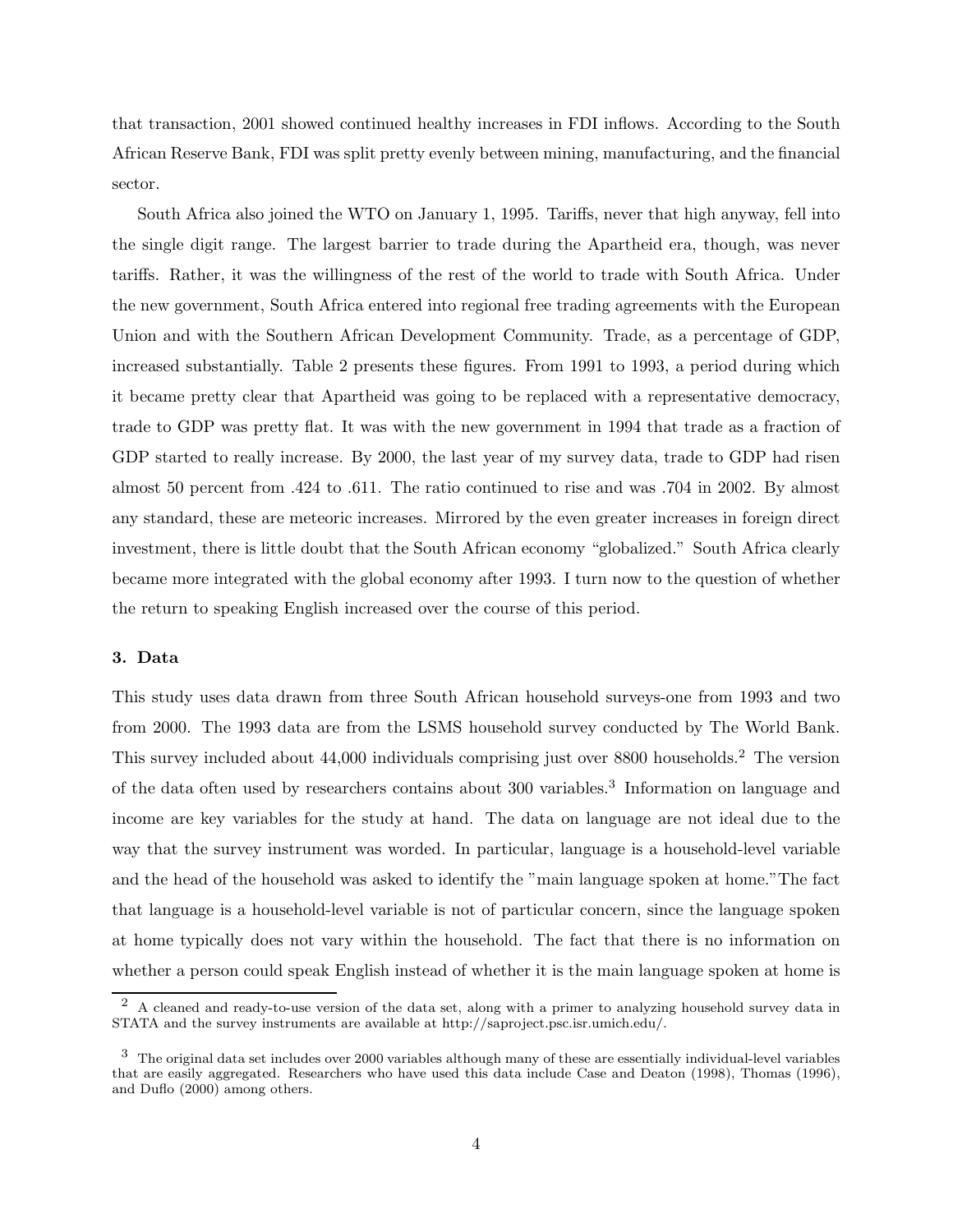a cause for concern and the results presented below must be considered in light of this. One would of course like to know whether one could speak English and how well, not whether it was spoken at home.

This is an example of one-sided measurement error. Some of those who are reported as not speaking English (as measured by the language spoken at home) in fact can speak English quite fluently. On the other hand, few or none of those who stated that English was their first language were in fact unable to speak English. This is because the answer to the language question was asked at the outset and determined the language in which the survey was administered. For example, if someone who spoke only Zulu stated that English was their language, that individual would have to then complete a multi-hour survey in English. It would not be hard to detect the mis-statement of language in this instance.

The 1993 data on income are pretty good. The measure I use in this paper is an individual's total monthly income and is a constructed variable comprised mostly of wage income. It is common in developing countries to highlight the importance of accounting for self-production of food to properly compute income, but this is not an issue in South Africa. Own production is negligible.

For the 2000 data, I combine two surveys, the September 2000 Labour Force Survey (LFS) and the 2000 Income and Expenditure Survey (IES).<sup>4</sup>

Although the surveys are not explicitly linked, it turns out that the same households were included in both. The merged surveys result in a data set with about 101,000 individuals comprising about 26,000 households. The language question is in the 2000 LFS while income comes from the 2000 IES. The wording of the language question is the same as 1993. It again asks about the language spoken most often at home. The 2000 individual income data are used to compute total individual income in a manner most comparable with the 1993 definition. This amounts to subtracting various grants and pensions from individual income.

Table 3 presents frequency counts of language by race for each year of the sample. The sample is taken only among those reporting positive income and between the ages of 20 to 60. The lower bound is intended to exclude students and results are robust to a lower bound of 25 years instead of the somewhat arbitrary 20. The advantage of using 20 years old instead of 25 is that the sample size increases substantially. The upper bound is intended to exclude those receiving old-age pensions since those clearly do not depend on language spoken. Also, old age pensions are not going to be

<sup>4</sup> There was also an Income and Expenditure Survey in 1995 and a linkable household survey (the October Household Survey). The 1995 IES and OHS are an attractive data source since questions are asked in the same way and one can be comfortable that income is measured consistently across the 1995 and 2000 surveys. Alas, the 1995 survey "forgot"to include the standard question on language.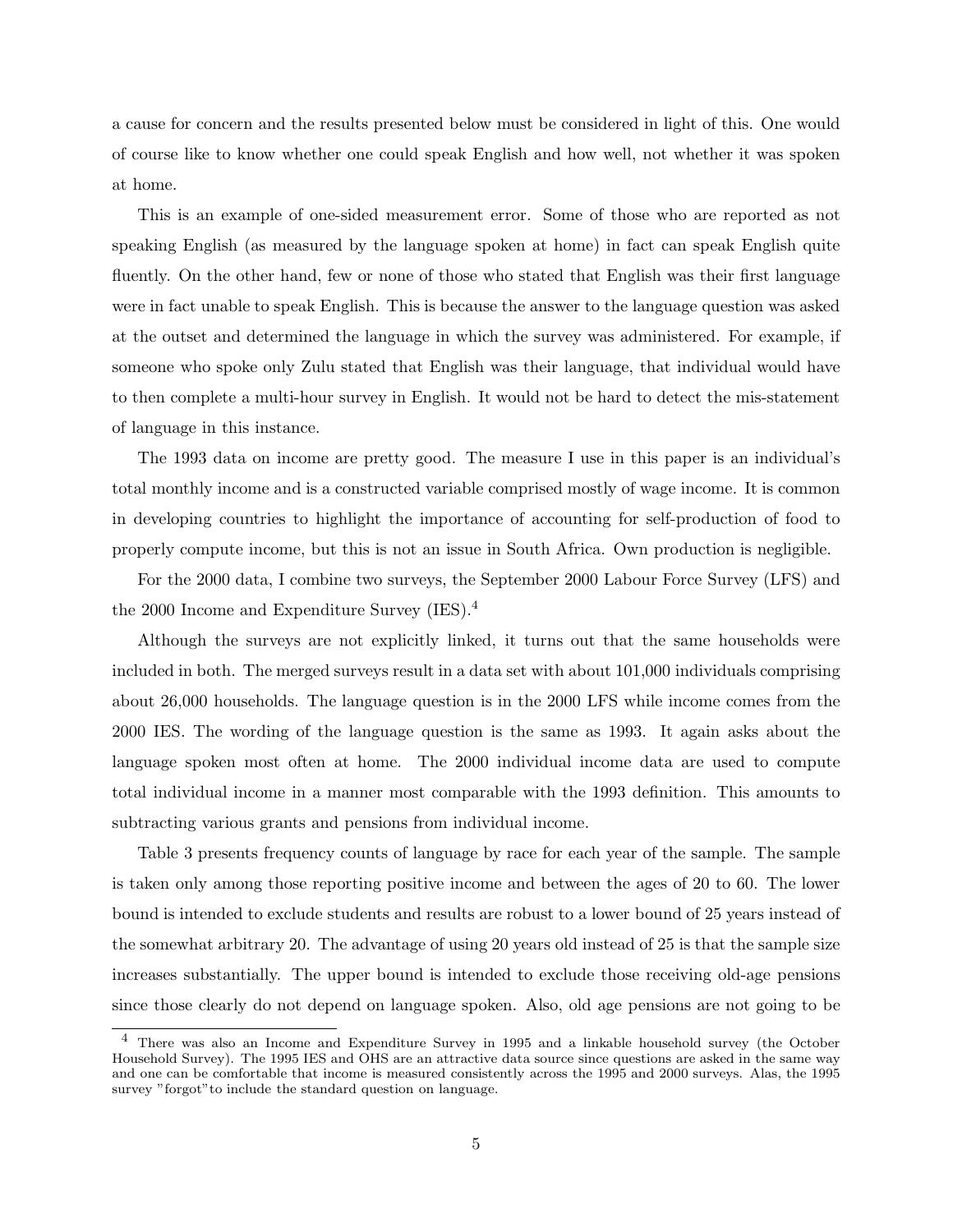impacted by globalization as wage income might be. Some women begin to collect these pensions at age 60, hence the upper bound. There are three key messages from Table 3. First, very few Blacks<sup>5</sup> list English as their primary language. This is especially true in 1993 and it suggests that the return to speaking English within Blacks is going to be identified off of precious few observations. Second, Coloureds and Whites have a substantial numbers of English speakers. For each, Afrikaans is the majority language and for each there are substantial shifts in the fraction of the population group reporting English as their primary language. That fraction declines for Coloureds and increases for Whites. Third, English is essentially co-linear with Indian so that it will not be possible to separately identify the impact of English from the impact of being Indian on wages.

Whereas Table 3 indicated the racial composition of English speakers, Table 4 illustrates in which sectors of the economy these English speakers work. Tabulating only individuals between the ages of 20 and 60, Table 4 shows what fraction of workers in each of 11 sectors list English as their first language. That fraction is highest in Business Services (comprised mostly of the financial sector) at 35.75 percent in 1993 and 32.2 percent in 2000. Other sectors with large fractions of English speakers (or, more accurately, English "listers") include manufacturing, electricity, wholesale and retail trade, and community services (which includes doctors, teachers, and lawyers.) In all sectors, the fraction listing English declined from 1993 to 2000, usually modestly. There are in principle two ways that the economy might adapt to an increased demand for English. The supply could increase and/or the return could increase. Table 4 suggests that the supply did not increase. I turn next to examining whether the return to speaking English increased.

#### 4. The Return to Speaking English

The question at hand is whether the return to speaking English (as imperfectly measured) increased as South Africa opened up to the international economy from 1993 to 2000. The return to speaking English is not directly observable and so needs to be inferred from econometric evidence. The approach adopted here is to estimate Mincer-like wage regressions and include as an explanatory variable whether the wage-earner listed English as his or her primary language. While simple in principle, several issues arise in practice.

First, it is necessary even in the cross-section to include as explanatory variables key determinants of wages.<sup>6</sup> Omission of an explanatory variable that itself might be correlated with speaking

<sup>&</sup>lt;sup>5</sup> I use the term "Blacks" since this seems to be preferred by most South Africans to the term "Africans" that is used in the survey instrument. For data purposes, the two terms are interchangeable.

 $6\;$  A difference in differences approach is ill-advised because of concurrent changes in many other variables impacting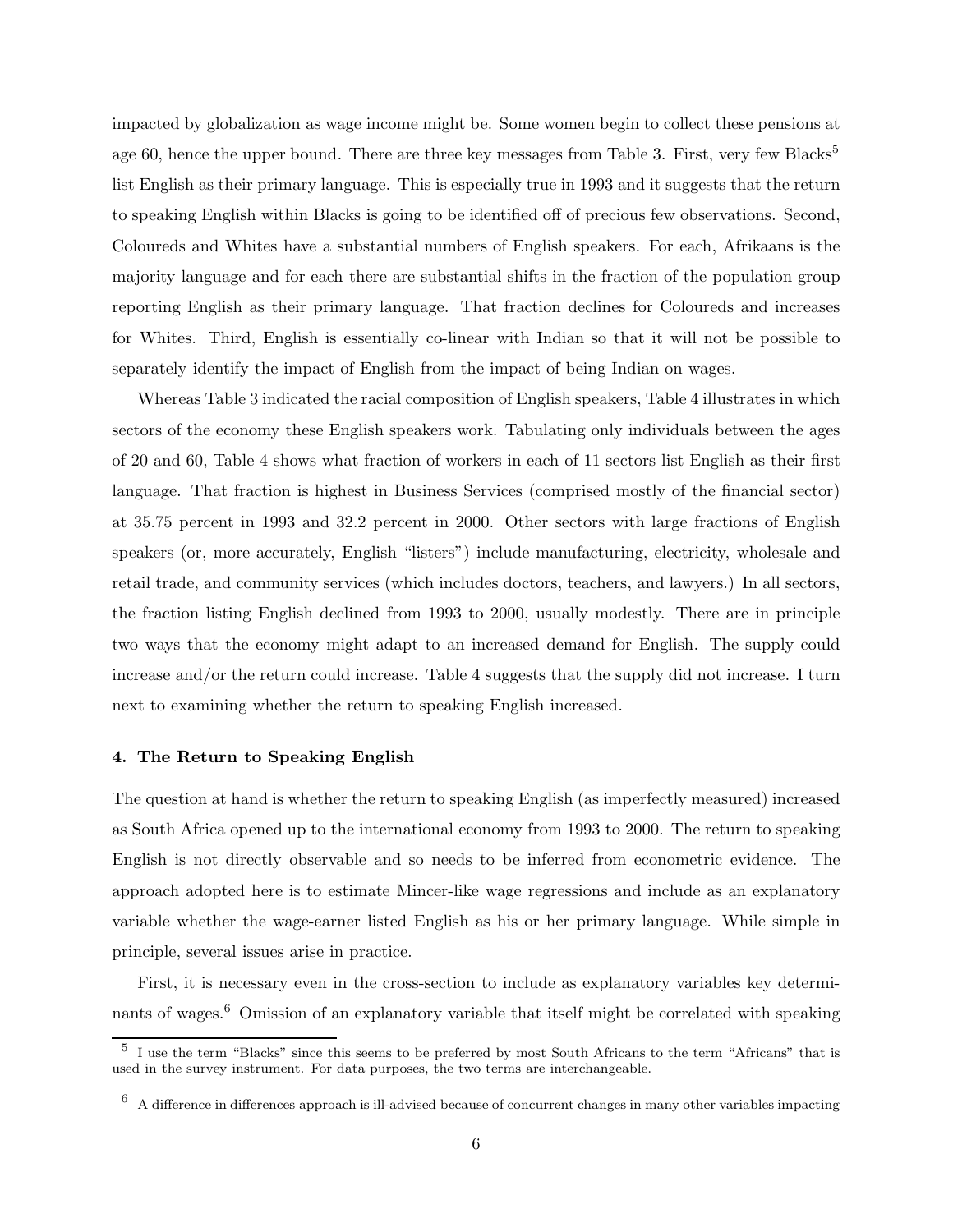English will bias the estimate on the return to speaking English. Second, the many changes in South Africa from 1993 to 2000 probably impacted many of the determinants of wages. It is widely believed, for example, that the return to education and the wage differentials apparently due to race changed over this period. Holding them constant and only allowing the return to English to change will yield biased estimates of the true change in the return to speaking English. (On the other hand, such an approach pretty much guarantees finding a pretty big change in the return to speaking English.) Third, the fact that about 40 percent of English speakers are Indian and there is virtually no language variation within this population group poses a challenge. The most flexible approach to estimating the returns to speaking English examines the change in that return within population group yet this approach is going to be non-informative for Indians.

The simplest specification regresses log individual income  $(y_i)$  on indicator variables for each value of j years of education  $(ED)$ , experience  $(EX)$ , experience squared, an indicator variable for whether the worker is male  $(M)$ , indicator variables for population group ( $CO-Coloured$ ,  $IN-$ Indian, and  $WH$ – White, with Blacks as the excluded group), and an indicator for whether English is the language spoken at home  $(ENG)$ . Experience is defined as age minus 20. Hence,

$$
ln y_i = \beta_0 + \sum_{j=2}^{j=13} \beta_{1,j} ED_j + \beta_2 EX + \beta_3 EX^2 + \beta_4 M + \beta_5 CO + \beta_6 IN + \beta_7 WH + \beta_8 ENG + \epsilon_i
$$
 (1)

Equation (1) is estimated separately for each year of the sample using Ordinary Least Squares (OLS) with the appropriate sample weights. Estimating the regression separately for each year is necessary to capture the changes in returns to education between 1993 and 2000 as well as changes in the return to being male and/or of a particular population group. Use of indicator variables for each level of education permits returns to vary non-linearly with years. The coefficient on English,  $\beta_8$  is interpreted as the percentage wage differential attributable to speaking English conditional on the other included regressors. The results from this specification applied to the 1993 and 2000 data are presented in Table 5.

The results from 1993 are discussed first to fix ideas. The first 12 rows show the usual returns to education. For example, someone with 12 years of education, all else equal, earns about 168 percent more than those with one year or less of education conditional on the other co-variates. The wage

wages. That is, while one could measure the difference in wages between those who list English as their first language and those who do not, and one could then examine the difference over time in this difference, the result would be hard to interpret. This is because many other variables changed over this period and some of those changes are not orthogonal to an observed return to speaking English.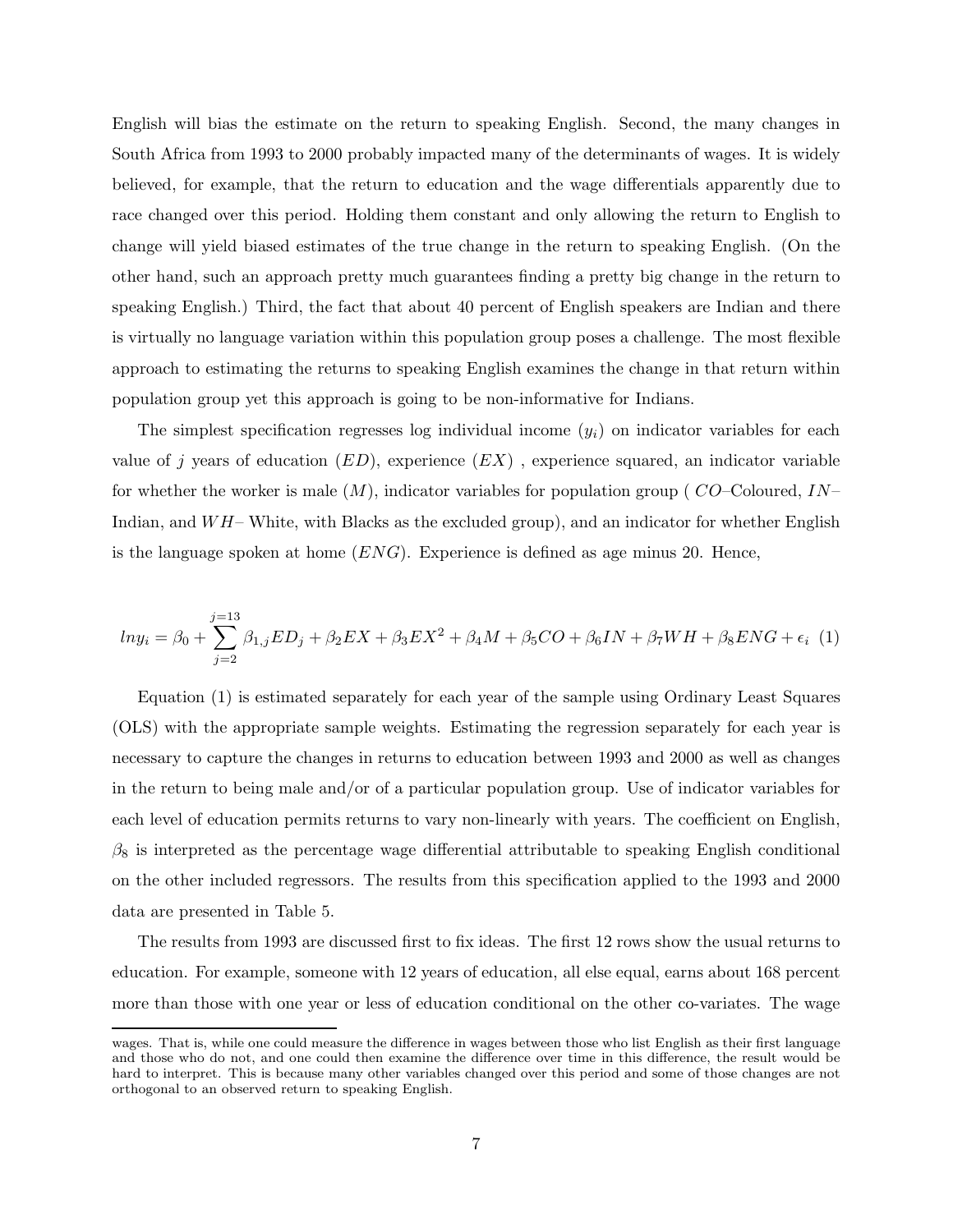premium for being a member of a race other than Black ranges from 32 percent for Coloured to 98 percent for White. Males earn 46 percent more than similar females. The coefficient of interest for this study, though, is that on "English." Conditional on education, experience, gender, and race, people who list English as their primary language earn about 18 percent more than those who list another language. This differential is quite precisely estimated.

Equation (1) is estimated using the 2000 data and the results are in column two of Table 5. While there are several interesting comparisons between 1993 and 2000 to be made (the changing pattern of the return to education for instance), the focus here is on the impact of speaking English. The "English premium" jumps from .183 in 1993 to .252 in 2000. The 2000 premium is precisely estimated and the change between the two years is significantly different than zero. Allowing the entire pattern of returns to years of schooling to vary from 1993 to 2000, and allowing for differing returns to race, gender, and experience, it is still the case that the return to speaking English increased substantially. This change in the English premium as well as its level are of an economically large magnitude. By 2000, English speakers were earning about 25 percent more after conditioning on other observables and the premium had increased by 7 percentage points since 1993.

The specification reported in Table 5 imposes that the returns to education, experience, and gender are identical across racial groups. A convincing body of research suggests this is too strong an assumption. I proceed by looking for the English premium within each of the racial groups. Doing so allows the returns on all the other observables to vary by racial group. This flexibility is clearly a good thing for it lets the data speak more "freely." The flexibility, though, will carry a price. Thirty to forty percent of the sample that listed English as the language spoken at home are Indian, and virtually all Indians list English as the primary language. There is, then, no within group language variation for Indians. Hence, it is not feasible to estimate a return to speaking English for Indians since that return is not identifiably different than the return to simply being Indian.<sup>7</sup>

Table 6 reports results from the within-group regressions for Blacks, Coloureds, and Whites. In the interest of parsimony, only the coefficient on speaking English is reported.<sup>8</sup> This approach

 $^7$  It is possible to estimate a return to speaking English among Indians, but the effect is identified off of 3 individuals who listed "Other" in 1993 and about 6 Afrikaans-speaking Indians in 2000. The English premium, when separate regressions are run for Indians, is never significantly different than zero.

<sup>8</sup> Were it the case that the returns on the other observables (not reported in this table) did not vary significantly across racial groups, it would be efficient to pool groups. Alas, coefficients vary across groups and one can readily reject the hypothesis that the returns to observables other than the English premium are the same across groups.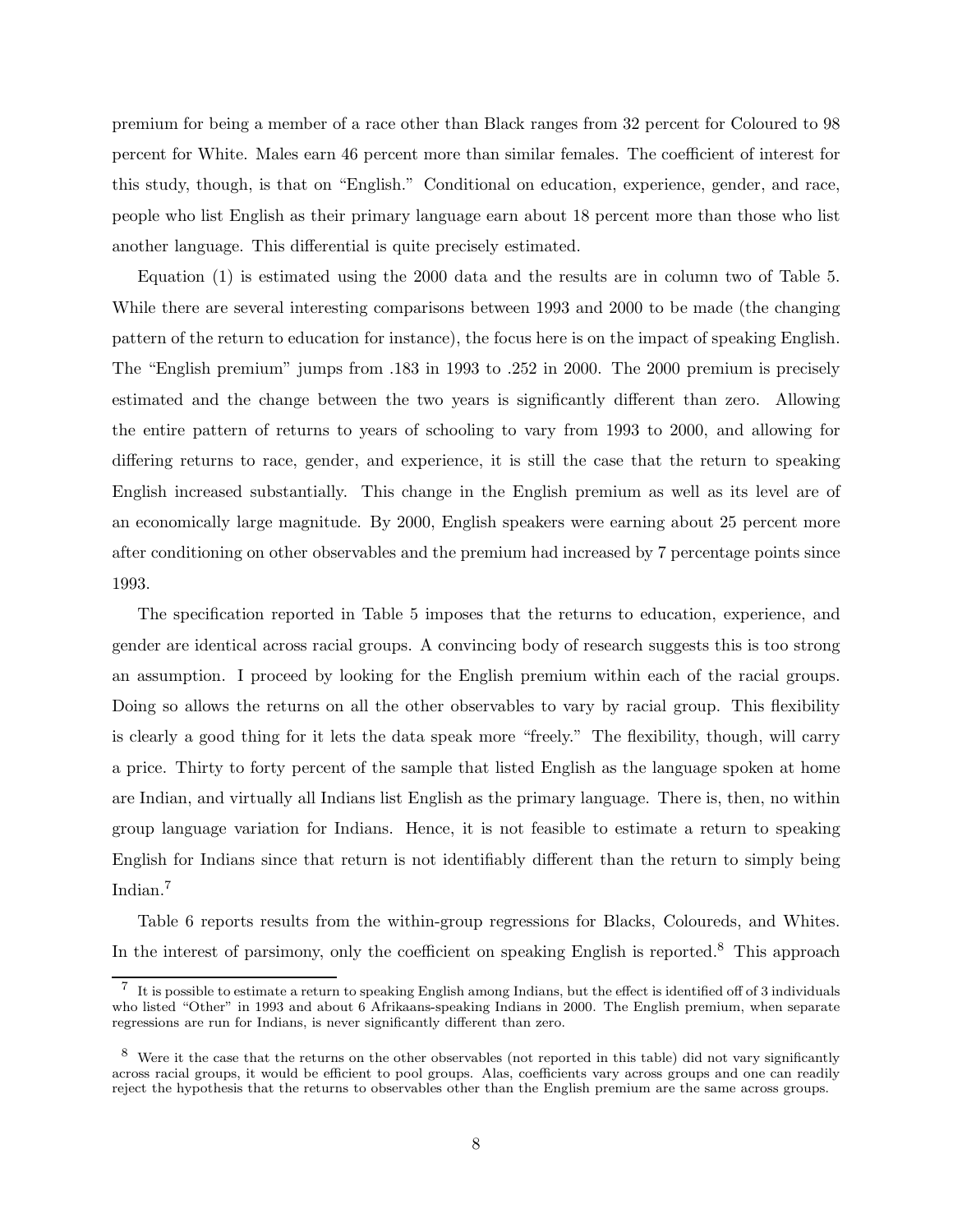is pretty flexible. It allows the returns on all observables to vary both over time and across racial groups.

As is usually the case with a more flexible specification, the messages are more mixed than those reported in Table 5. The first row of Table 6 reports the English premium from Table 5 for comparison's sake. The next three rows report the English premium for the other racial groups (except Indian for reasons discussed above.) For Blacks, the English premium stayed constant from 1993 to 2000. It was huge (about 60 percent) but did not increase over time, although the precision of the estimate did increase. One should recall, though, that this premium is being identified off of very few individuals– 6 out of 2468 in 1993 and 118 out of 20,222 in 2000. For Coloureds, the return to speaking English fell about 11 percentage points. The decline, while not large, is statistically significantly different than zero. The largest change from 1993 to 2000 in the English premium impacted Whites. The return went from being basically non-existent in 1993 to a precisely estimated 14.5 percent. Another way to interpret this result is that the "penalty" to speaking Afrikaans among Whites skyrocketed.

The general pattern reported in Table 6 is robust to many alternative specifications. For example, the inclusion of indicator variables for the province in which a household lives, using a single variable for years of education instead of the more flexible set of indicator variables, the exclusion of the variable for male, using age 25 as a lower age bound, using 65 as an upper age bound, and interacting the return to English with education all yield basically the same message when it comes to the English premium. Namely, that premium became much larger for Whites, fell slightly for Coloureds and for Blacks.<sup>9</sup> These results, though, exclude a large number of those with positive income for whom English is the first language– Indians.

#### 5. Concluding Remarks

Did globalization *really* cause the return to English to increase in South Africa? The evidence in this paper is, in some cases, corroborating, but hardly conclusive. The strongest and most robust result is the the return to speaking English increased for Whites over the period during which South Africa re-integrated with the world economy. This result strong because it results from the flexible within-group estimates, and it is robust because it arises in all the investigated specifications. When Indians are included and a (necessarily) less flexible estimation strategy is adopted, I again find that the return to English increased and that the increase is precisely estimated. These are the results

 $9\,$  For some specification, the premium rises slightly for Blacks.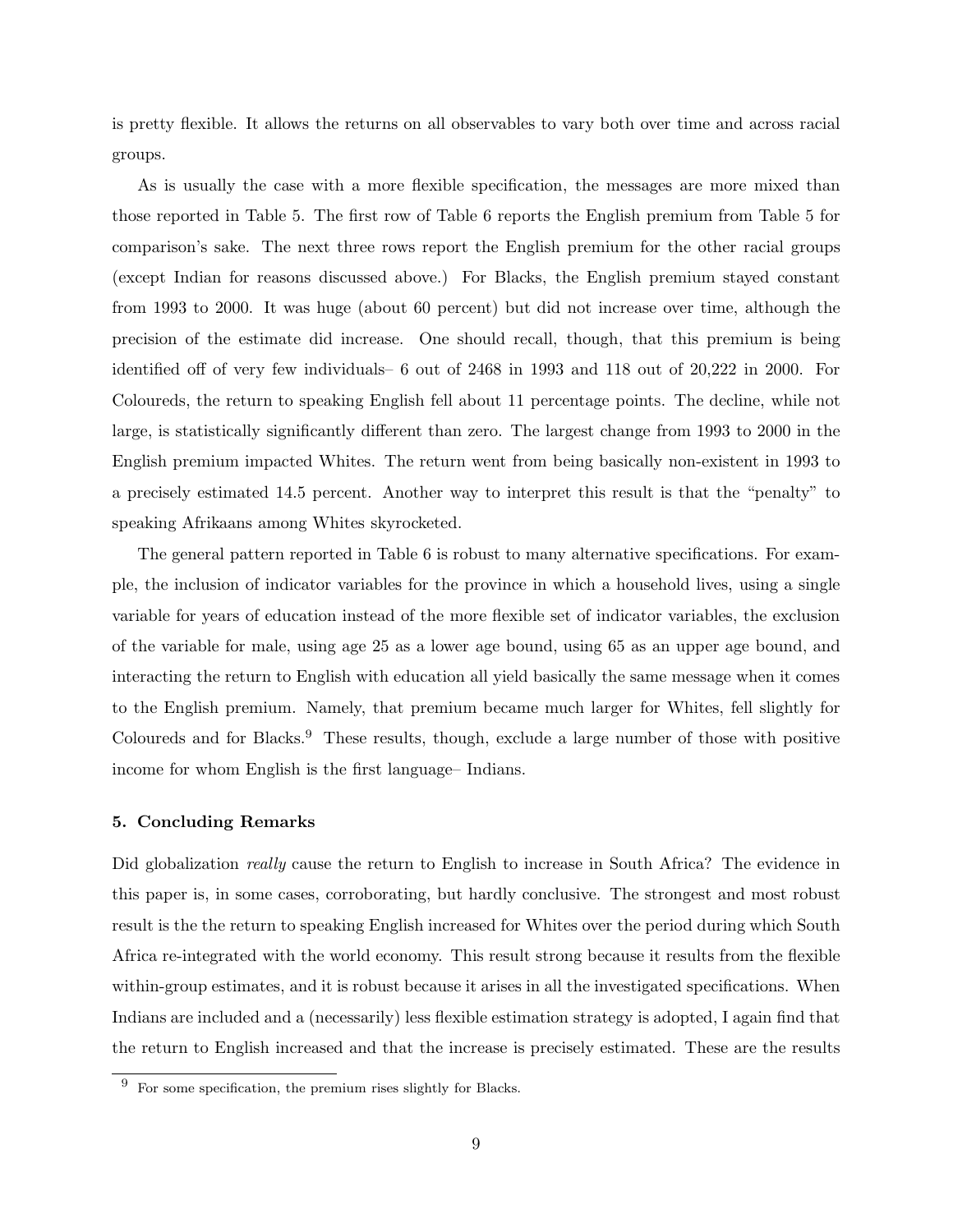in Table 5. If one thinks of these results as indicating an "average" effect of speaking English, that effect is positive. There is less evidence, though, that the return to speaking English increased among Blacks and Coloureds.

One explanation for the lack of an increase in the return to speaking English among Blacks is the following. In 1993, there were few Blacks that spoke English and they earned a premium for their language skills. With the advent of affirmative action, the premium for speaking English fell as more Blacks were promoted into higher paying jobs. In this case, it was no longer just the few English speaking Blacks earning the relatively higher wages. This scenario illustrates one of the difficulties of disentangling the impact of globalization (which might actually increase the return to speaking English) with the impact of affirmative action for Blacks (which was concurrent with globalization and which might actually decrease the "extra" return to speaking English.)

There was no affirmative action for Whites and among this group, the return to speaking English clearly rose. Put another way the penalty for speaking Afrikaans rose for Whites. This is consistent with capturing an impact of globalization. Afrikaans, unlike English, is much less useful in international commerce. Those Whites whose first language was English benefited conditional on education, gender, and experience. This is, as noted above, corroborating but not conclusive evidence.

The finding that the return to speaking English did not increase for Coloureds muddles the waters. Coloureds did not benefit from affirmative action as did Blacks under the new government. Still, the return to speaking English did not rise and in fact fell. If globalization is what moves the return to speaking English, one should have found an increase to speaking English among Coloureds and this was not the case.

The evidence in the end is mixed. On the whole, the return to speaking English increased but within racial groups, the pattern is not consistent.<sup>10</sup> The approach adopted in this paper is perhaps a novel way to revisit the wages and globalization issue. It is an approach that is especially well-suited to developing countries, many of which have a rich variety of languages spoken, as they integrate with the global economy. In other contexts (India, for example), or with better data (industry of employment data, for example), the approach adopted here may prove more conclusive. Or not. Even if language is an accurate way to isolate an impact of globalization on wages, it may simply be that globalization has differing impacts on differing segments of a population. This appears to be the case in South Africa.

<sup>&</sup>lt;sup>10</sup> It should be noted that precious few of the English speakers are among the very poor. In 1993, virtually none are while in 2000 only a handful are. Hence, this approach does not speak to the role of globalization on the incomes of the very poor.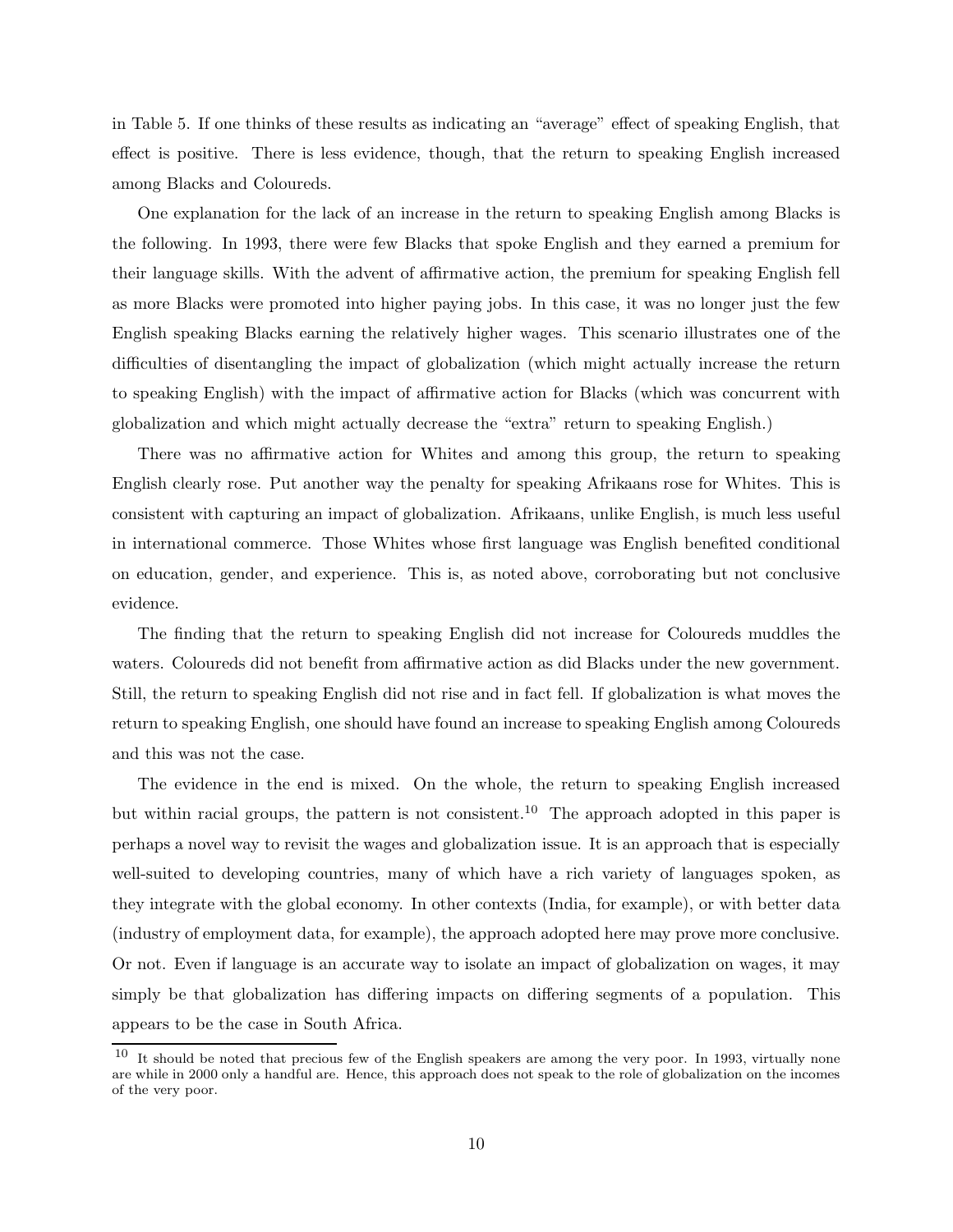#### References

- Bleakley, H. (2003). Language skills and earnings: Evidence from childhood immigrants. Center for Comparative Immigration Studies, UCSD, Working Paper 87, Forthcoming in Review of Economics and Statistics.
- Bleakley, H., and Chin, A. (2004). What holds back the second generation? the intergenerational transmission of language human capital among immigrants. UCSD Department of Economics.
- Case, A., and Deaton, A. (1998). Large cash transfers to the elderly in south africa. Economic Journal, 108, 1330–61.
- Duflo, E. (2000). Grandmothers and granddaughters: Old age pensions and intra-household alllocation in south africa. Working Paper, MIT Department of Economics.
- Munshi, K., and Rosenzweig, M. (2003). Traditional institutions meet the modern world: Caste, gender and schooling choice in a globalizing economy. MIT Department of Economics Working Paper 03-23.
- Shields, M., and Price, S. W. (2002). The english language fluency and occupational success of ethnic minority immigrant me n living in english metropolitan areas. Journal of Population Economics, 137–160.
- Thomas, D. (1996). Education across the generations in south africa. American Economic Review, 86(2), 330–334.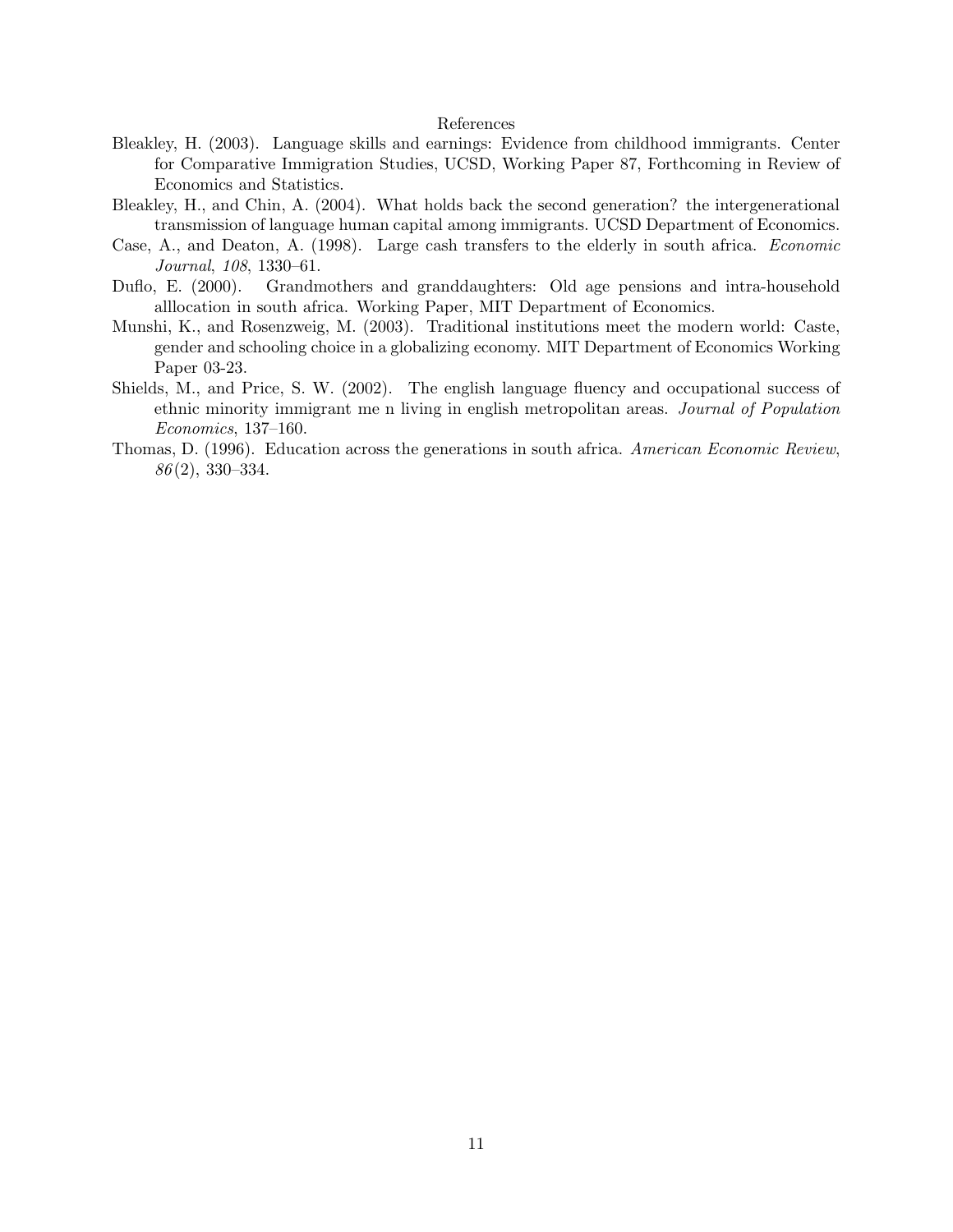|         | TABLE 1<br>Foreign Direct Investment<br>in South Africa<br>$('000,000$ Rand) |
|---------|------------------------------------------------------------------------------|
| year    | <b>FDI</b>                                                                   |
| 1993    | 33                                                                           |
| 1994    | 1348                                                                         |
| 1995    | 4502                                                                         |
| 1996    | 3515                                                                         |
| 1997    | 17587                                                                        |
| 1998    | 3104                                                                         |
| 1999    | 9184                                                                         |
| 2000    | 6083                                                                         |
| $2001*$ | 53000                                                                        |

Notes: Source is the OECD Global Forum on International Investment. All figures are nominal millions of Rand. \* indicates data are only for the first half of 2001.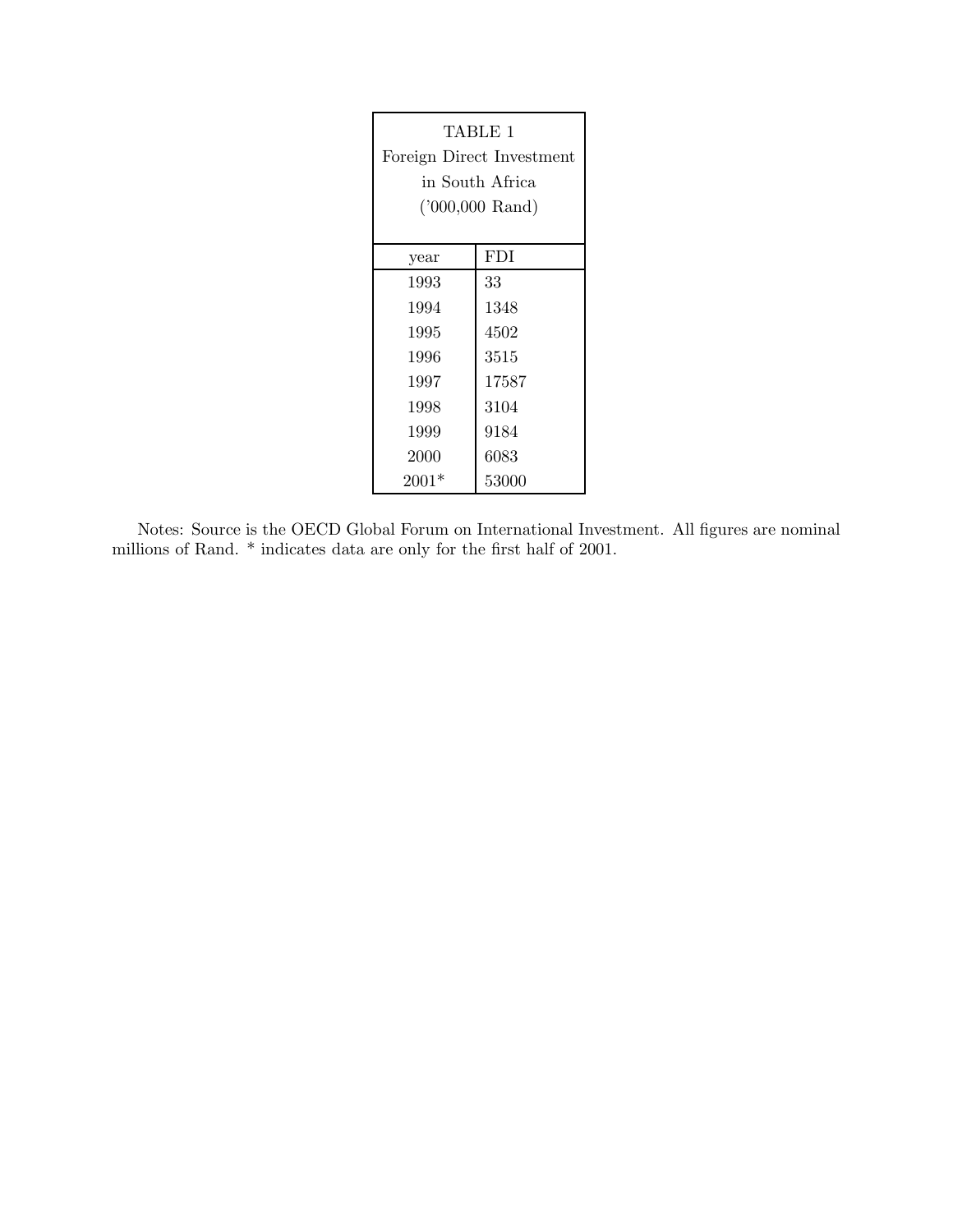| TABLE 2<br>$\text{Trade } / \text{ GDP}$<br>in South Africa |      |
|-------------------------------------------------------------|------|
| year                                                        |      |
| 1991                                                        | .440 |
| 1992                                                        | .423 |
| 1993                                                        | .424 |
| 1994                                                        | .452 |
| 1995                                                        | .48  |
| 1996                                                        | .514 |
| 1997                                                        | .520 |
| 1998                                                        | .550 |
| 1999                                                        | .541 |
| 2000                                                        | .611 |
| 2001                                                        | .656 |
| 2002                                                        | .704 |

Notes: Source is www.resbank.co.za. Data are for imports and exports of goods and services and annual GDP.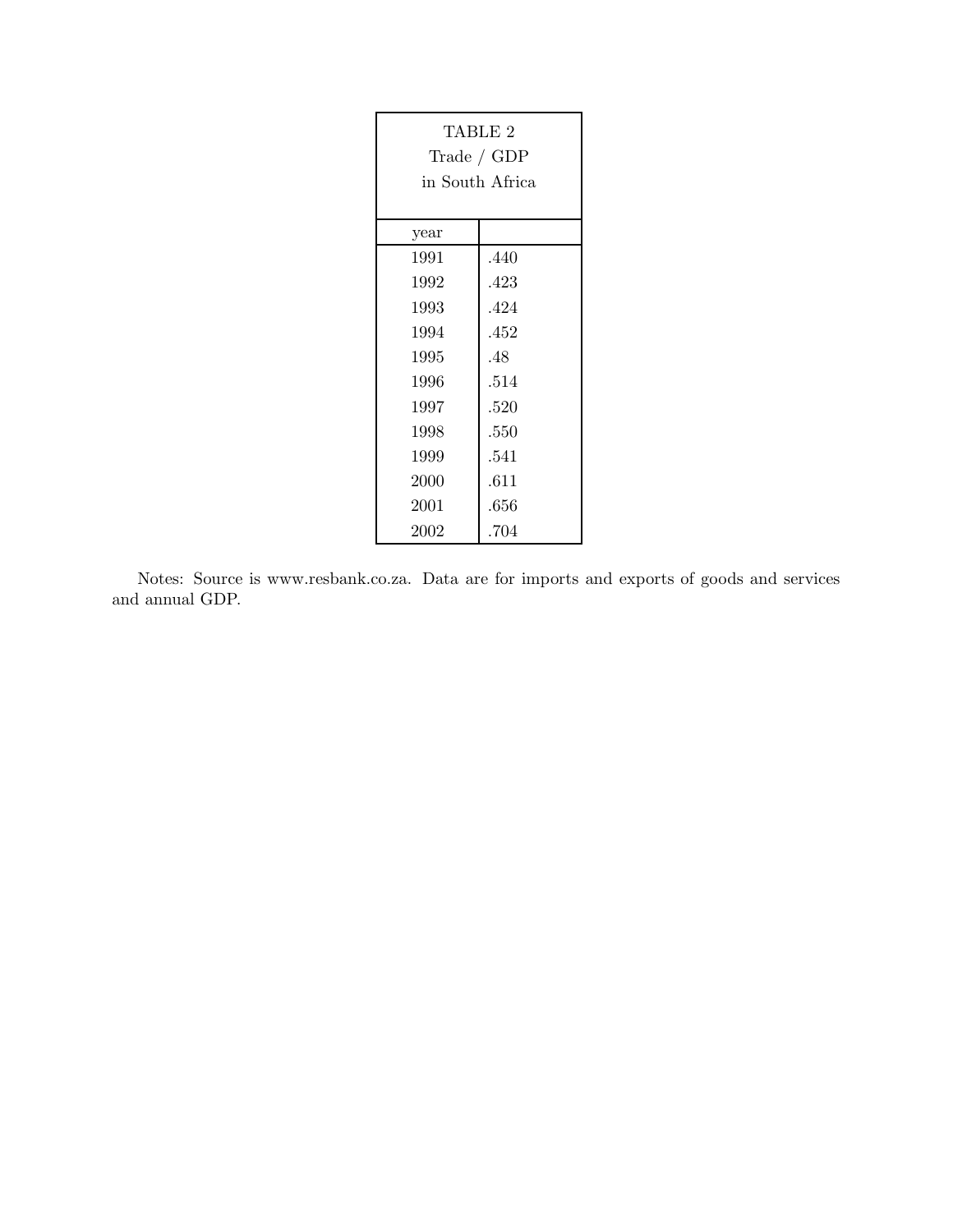| TABLE 3<br>Primary Language Among Wage Earners |              |                    |                  |                  |        |
|------------------------------------------------|--------------|--------------------|------------------|------------------|--------|
|                                                |              | 20 to 60 Years Old |                  |                  |        |
|                                                |              | 1993               |                  |                  |        |
| Language                                       | <b>Black</b> | Coloured           | Indian           | White            | Total  |
| English                                        | 6            | 160                | 232              | 202              | 600    |
| Afrikaans                                      | $11\,$       | 411                | $\overline{0}$   | 522              | 944    |
| Xhosa                                          | 421          | $\overline{0}$     | $\overline{0}$   | $\overline{0}$   | 421    |
| Zulu                                           | 624          | $\overline{0}$     | $\overline{0}$   | $\theta$         | 624    |
| Tswana                                         | 493          | $\overline{0}$     | $\theta$         | $\theta$         | 493    |
| N. Sotho                                       | 285          | $\overline{0}$     | $\overline{0}$   | $\overline{0}$   | 285    |
| S. Sotho                                       | 91           | $\overline{0}$     | $\overline{0}$   | $\theta$         | 91     |
| Venda                                          | 79           | $\overline{0}$     | $\overline{0}$   | $\theta$         | 79     |
| Tsonga                                         | 209          | $\overline{0}$     | $\overline{0}$   | $\boldsymbol{0}$ | 209    |
| Swazi                                          | 173          | $\overline{0}$     | $\overline{0}$   | $\theta$         | 173    |
| Ndebele                                        | 69           | $\theta$           | $\theta$         | $\theta$         | 69     |
| Other                                          | 7            | $\overline{0}$     | 3                | $\,6$            | 16     |
| Total                                          | 2,468        | 571                | 235              | 730              | 4,004  |
|                                                |              | 2000               |                  |                  |        |
| English                                        | 118          | 534                | 626              | 783              | 2,075  |
| Afrikaans                                      | 230          | 3,032              | 6                | 1,540            | 4,838  |
| Ndebele                                        | 435          | $\overline{0}$     | $\overline{0}$   | $\theta$         | 435    |
| Xhosa                                          | 3,789        | 17                 | $\overline{0}$   | $\boldsymbol{0}$ | 3,806  |
| Zulu                                           | 5,487        | 3                  | $\overline{0}$   | $\theta$         | 5,490  |
| N. Sotho                                       | 2,238        | 1                  | $\theta$         | $\boldsymbol{0}$ | 2,239  |
| S. Sotho                                       | 2,681        | 6                  | $\boldsymbol{0}$ | $\mathbf{1}$     | 2,688  |
| Tswana                                         | 2,601        | 17                 | $\boldsymbol{0}$ | $\boldsymbol{0}$ | 2,618  |
| Swazi                                          | 871          | $\overline{4}$     | $\overline{0}$   | $\boldsymbol{0}$ | 876    |
| Venda                                          | 577          | $\overline{0}$     | $\boldsymbol{0}$ | $\boldsymbol{0}$ | 577    |
| Tsonga                                         | 1,109        | $\theta$           | $\boldsymbol{0}$ | $\boldsymbol{0}$ | 1,109  |
| Other                                          | 72           | $\overline{2}$     | 22               | 19               | 120    |
| <b>Missing</b>                                 | 14           | $\overline{0}$     | $\overline{0}$   | $\boldsymbol{0}$ | 14     |
| Total                                          | 20,222       | 3,616              | $\,654$          | 2,343            | 26,885 |

Note: 2000 row totals do not sum properly due to the exclusion of non-responses to the race question.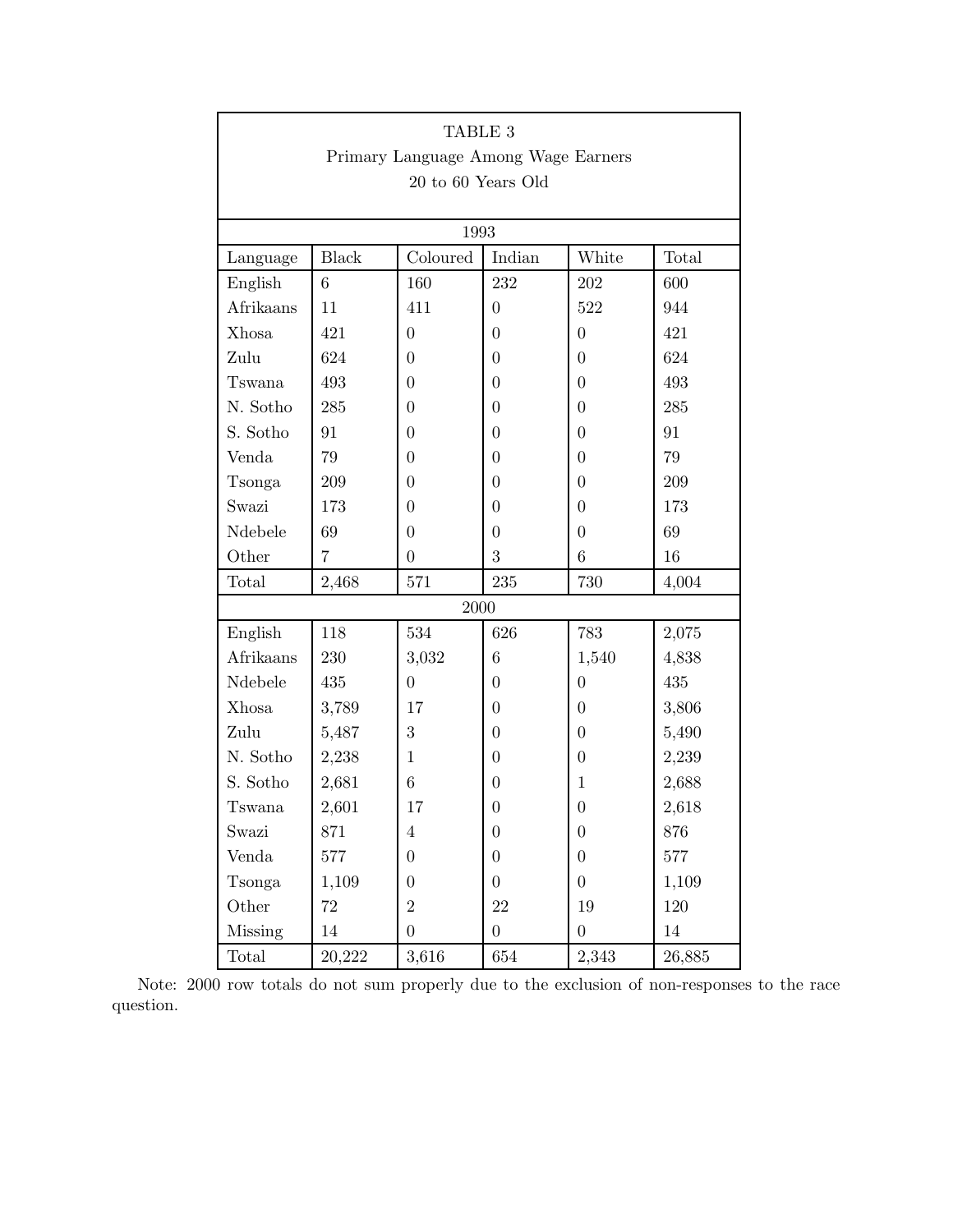| Share of Industry Employment by Language | TABLE 4 |         |       |         |  |
|------------------------------------------|---------|---------|-------|---------|--|
|                                          | 1993    |         |       | 2000    |  |
| Sector                                   | Other   | English | Other | English |  |
| Agriculture                              | 98.09   | 1.91    | 98.36 | 1.64    |  |
| Mining                                   | 95.45   | 4.55    | 97.25 | 2.75    |  |
| Manufactures                             | 75.26   | 24.74   | 82.70 | 17.30   |  |
| Electric                                 | 83.30   | 16.70   | 83.77 | 16.23   |  |
| Construction                             | 83.25   | 16.75   | 90.54 | 9.46    |  |
| Wholesale and Retail                     | 81.35   | 18.65   | 85.61 | 14.39   |  |
| Transport                                | 82.78   | 17.22   | 84.47 | 15.53   |  |
| <b>Business Services</b>                 | 64.25   | 35.75   | 67.76 | 32.24   |  |
| <b>Community Services</b>                | 81.67   | 18.33   | 84.56 | 15.44   |  |
| Private Households                       | 99.11   | 0.89    | 97.58 | 2.42    |  |
| Other                                    | 79.42   | 20.58   | 82.46 | 17.54   |  |
| Total 84.87                              | 15.13   | 86.95   | 13.05 |         |  |

Notes: Cell entries give the share of employment in a given industry that lists English as the first language. 1993 and 2000 data sets had different industry categories and the above categories reflect a concordance to the 2000 industry definitions. In particular, 1993 categories wholesale and retail trade and restaurant and hotel were combined. Also, 1993 categories education, medical, and legal were combined to form "community services." Industry names are from the Stats SA Labour Force Survey 2000 report, page vii.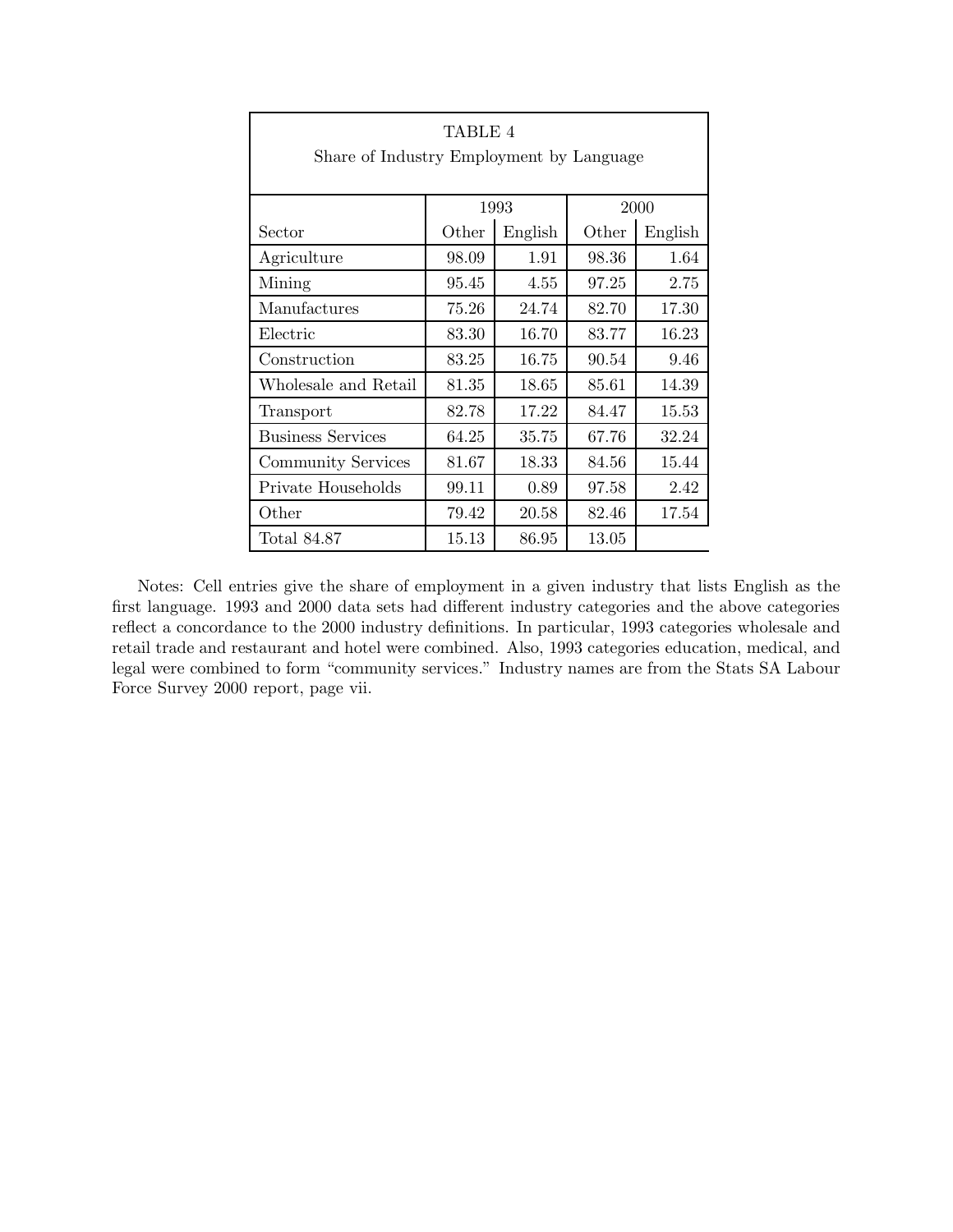|                 | TABLE 5            |                                 |
|-----------------|--------------------|---------------------------------|
|                 |                    | The Returns to Speaking English |
|                 | 20 to 60 Years Old |                                 |
|                 | 1993               | 2000                            |
| ed2             | $-.093$            | .092                            |
|                 | (.071)             | (.035)                          |
| ed <sub>3</sub> | .219               | .233                            |
|                 | (.067)             | (.038)                          |
| ed4             | .299               | .224                            |
|                 | (.065)             | (.036)                          |
| ed5             | .449               | .295                            |
|                 | (0.60)             | (.034)                          |
| ed <sub>6</sub> | .472               | .380                            |
|                 | (.052)             | (.031)                          |
| ed7             | .733               | .549                            |
|                 | (.051)             | (.030)                          |
| ed <sub>8</sub> | .622               | .646                            |
|                 | (.060)             | (.032)                          |
| ed9             | .948               | .820                            |
|                 | (.050)             | (.030)                          |
| ed10            | .993               | .908                            |
|                 | (.063)             | (.031)                          |
| ed11            | 1.274              | 1.240                           |
|                 | (.047)             | (.027)                          |
| ed12            | 1.688              | 1.796                           |
|                 | (.054)             | (.031)                          |
| ed13            | 1.788              | 2.126                           |
|                 | (.075)             | (.036)                          |
| EX              | .062               | .099                            |
|                 | (.004)             | (.002)                          |
| EX2             | $-.001$            | $-.001$                         |
|                 | (0.000)            | (0.000)                         |
| Coloured        | .326               | .360                            |
|                 | (.037)             | (.020)                          |
| Indian          | .394               | .421                            |
|                 | (.071)             | (.041)                          |
| White           | .984               | .921                            |
|                 | (.037)             | (.021)                          |
| English         | .183               | .252                            |
|                 | (.043)             | (.024)                          |
| Male            | .463               | .501                            |
|                 | (.024)             | (.012)                          |
| Constant        | 5.041              | 7.183                           |
|                 | (.050)             | (.030)                          |